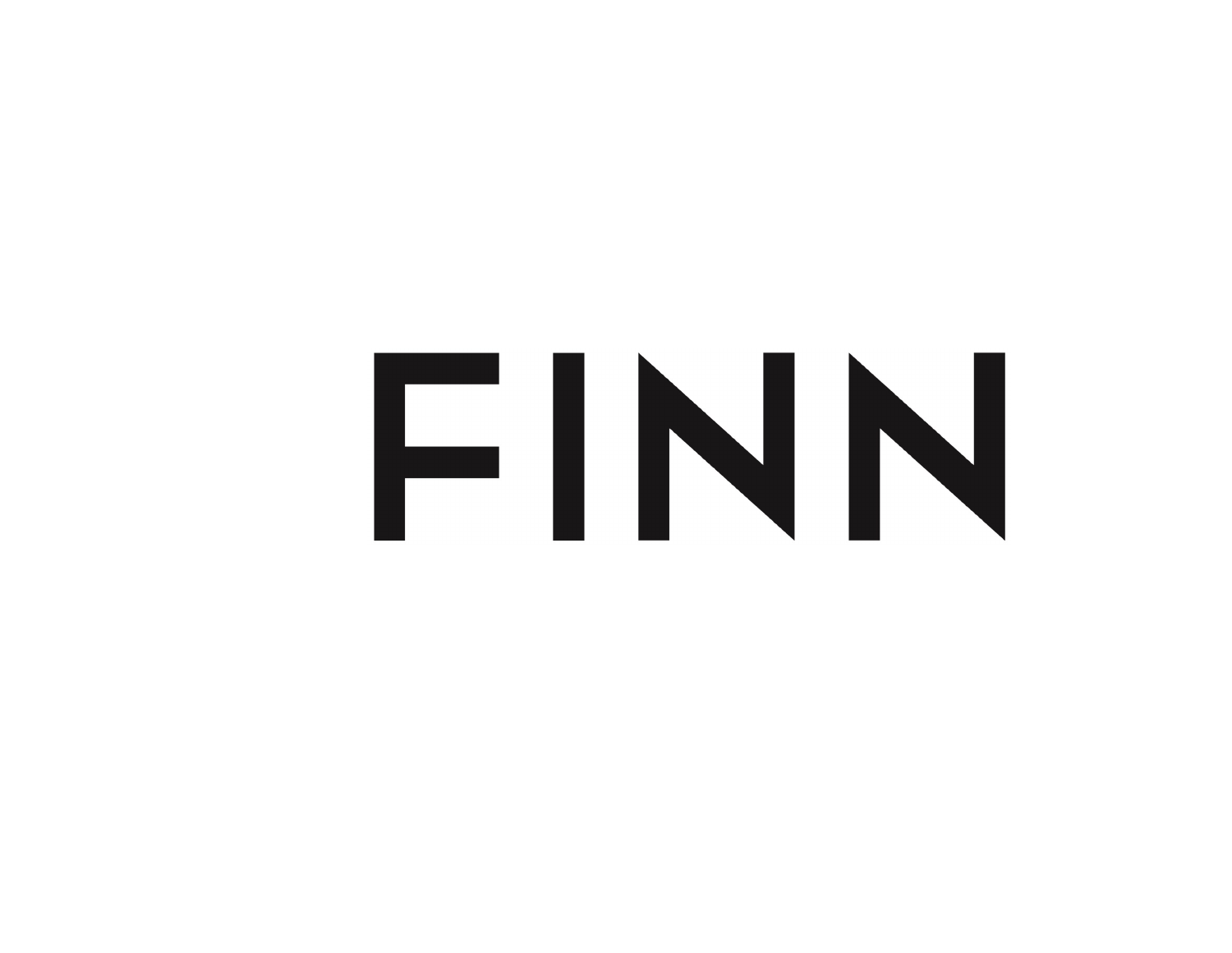# **Happy Hour**

| 7 days a week from 4 - 6 pm |
|-----------------------------|
| \$1 off house cocktails     |
| \$5 draft beers             |
| \$5 well drinks             |
| \$12 happy hour pizzas      |
| \$10 antipasti platter      |
| \$7 buffalo wings           |
| \$5 for 3 oysters           |
|                             |

## **Bottled**

| <b>Bayern Pilsner</b><br>Bayern Brewing, Missoula, MT              | 6 |
|--------------------------------------------------------------------|---|
| <b>Salmon Fly Honey Rye</b><br>Madison River Brewing, Belgrade, MT | 6 |
| <b>Moose Drool</b><br>Big Sky Brewery, Missoula, MT                | 6 |
| <b>Big Sky IPA</b><br>Big Sky Brewery, Missoula, MT                | 6 |
| <b>Modelo Especial</b>                                             | 5 |
| <b>Guinness</b>                                                    | 6 |
| <b>Beck's NA</b>                                                   | 6 |
| <b>Coors Light</b>                                                 | 5 |
| <b>Coors Banquet</b>                                               | 5 |
| <b>Miller Lite</b>                                                 | 5 |

# **On Tap**

| Montana Helles Lager<br>Bayern Brewing, Missoula, MT               | 7 |
|--------------------------------------------------------------------|---|
| Summer Honey Ale<br>Big Sky Brewing, Missoula, MT                  | 7 |
| <b>Single Hop Pale Ale</b><br>Bitterroot Brewing, Hamilton, MT     | 7 |
| <b>Single Malt IPA</b><br>Blackfoot River Brewing, Helena, MT      | 7 |
| <b>Plum Street Porter</b><br>Bozeman Brewing, Bozeman, MT          | 7 |
| <b>Hoodoo Hefeweizen</b><br>Cabinet Mountain Brewing, Libby, MT    | 7 |
| That's What She Said Cream Ale<br>Draught Works, Missoula, MT      | 7 |
| <b>Fuego Grande Mexi Lager</b><br>Great Burn Brewing, Missoula, MT | 7 |
| Devil's Hump Red Ale<br>Highlander Brewing, Missoula, MT           | 7 |
| Citra IPA<br>Jeremiah Johnson Brewing, Great Falls MT              | 7 |
| <b>Cold Smoke Scotch Ale</b><br>KettleHouse Brewing, Missoula, MT  | 7 |
| <b>Shady New England IPA</b><br>KettleHouse Brewing, Missoula, MT  | 7 |
| Nice Fella Italian Pilsner<br>Mountains Walking, Bozeman, MT       | 7 |
| <b>Pink Slip</b><br>Überbrew, Billings, MT                         | 7 |
| <b>Poor Farmer Cider</b><br>Western Cider, Missoula, MT            | 6 |
| <b>Bud Light</b>                                                   | 5 |

**Montana Sampler Flight** *four 4oz drafts of your choice*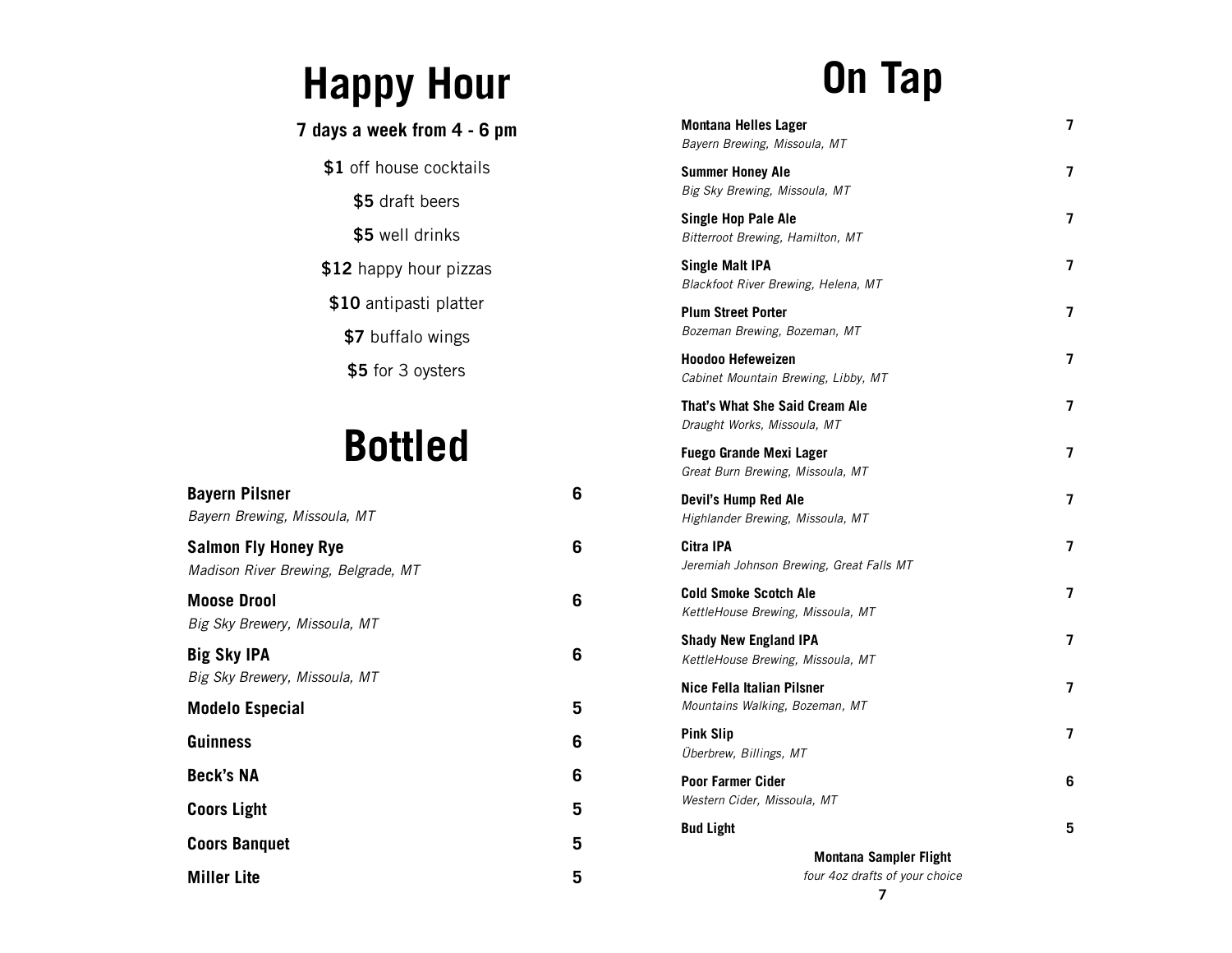# **Craft Cocktails**

| <b>Rhubarb Gimlet *</b><br>Whyte Laydie Gin, Rhubarb Simple Syrup, Lime                                              | 12 |
|----------------------------------------------------------------------------------------------------------------------|----|
| <b>Manhattan of the Moment</b><br>House Infused Manhattan, ask your server for details                               | 13 |
| Grand Manhattan *<br>North Fork Rye, Grand Marnier, Orange                                                           | 14 |
| <b>Huckleberry Lemon Drop *</b><br>Spirit of Sperry Huckleberry Vodka, Triple Sec, Lemon,<br>Sugar, Huckleberries    | 13 |
| <b>Earl Grey Old Fashion *</b><br>Sudden Wisdom Rye, Earl Grey Syrup, Orange Bitters                                 | 14 |
| <b>Flathead Cherry Shrub *</b><br>Shivelight Flathead Cherry Shrub,<br>Spotted Bear Agave Spirit, Soda, Lime         | 11 |
| Summer Spritz *<br>Quicksilver Vodka, Strawberry, Rhubarb Syrup, Prosecco                                            | 11 |
| Cucumber G&T *<br>Whistling Andy's Cucumber Gin, Limoncello, Tonic<br>Cucumber, Lemon                                | 11 |
| <b>Blueberry Basil Punch *</b><br>Whitefish Spiced Rum, Triple Sec, Blueberry Syrup, Basil,<br>Pineapple Juice, Lime | 11 |

| <b>Fresh Squeezed Margarita</b><br>Exotico Blanco, Triple Sec, Lime Lemon, Agave                                 | 9  |
|------------------------------------------------------------------------------------------------------------------|----|
| <b>Fresh Fruit Margarita</b><br>Blueberry, Huckleberry, Strawberry, Watermelon                                   | 10 |
| Cucumber-Chili Margarita<br>Hornitos Tequila, Cointreau, Agave, Cucumber,<br>Cayenne Pepper, Lime, Sriracha Salt | 12 |
| <b>Ginger Refresher *</b><br>High Ore Vodka, Ginger-Peppercorn Syrup,<br>Soda, Lemon                             | 9  |
| <b>Blackberry Bourbon Smash *</b><br>Neversweat Bourbon, Blackberries, Lime, Agave,<br>Ginger Ale                | 10 |
| Whisky Peach *<br>Willie's Canadian Whisky, Trail of the Cedar Absinthe,<br>Peach Puree, Lemon, Soda             | 11 |
| <b>Chambord Sour *</b><br>Spotted Bear Gin, Chambord, Lemon, Lime,<br>Simple Syrup                               | 13 |
| <b>Huckleberry Bellini</b><br>Prosecco, Peach Puree, Huckleberries                                               | 10 |
| Rogroni *<br>LoLo Creek Gin, Aperol, Lillet Rose                                                                 | 14 |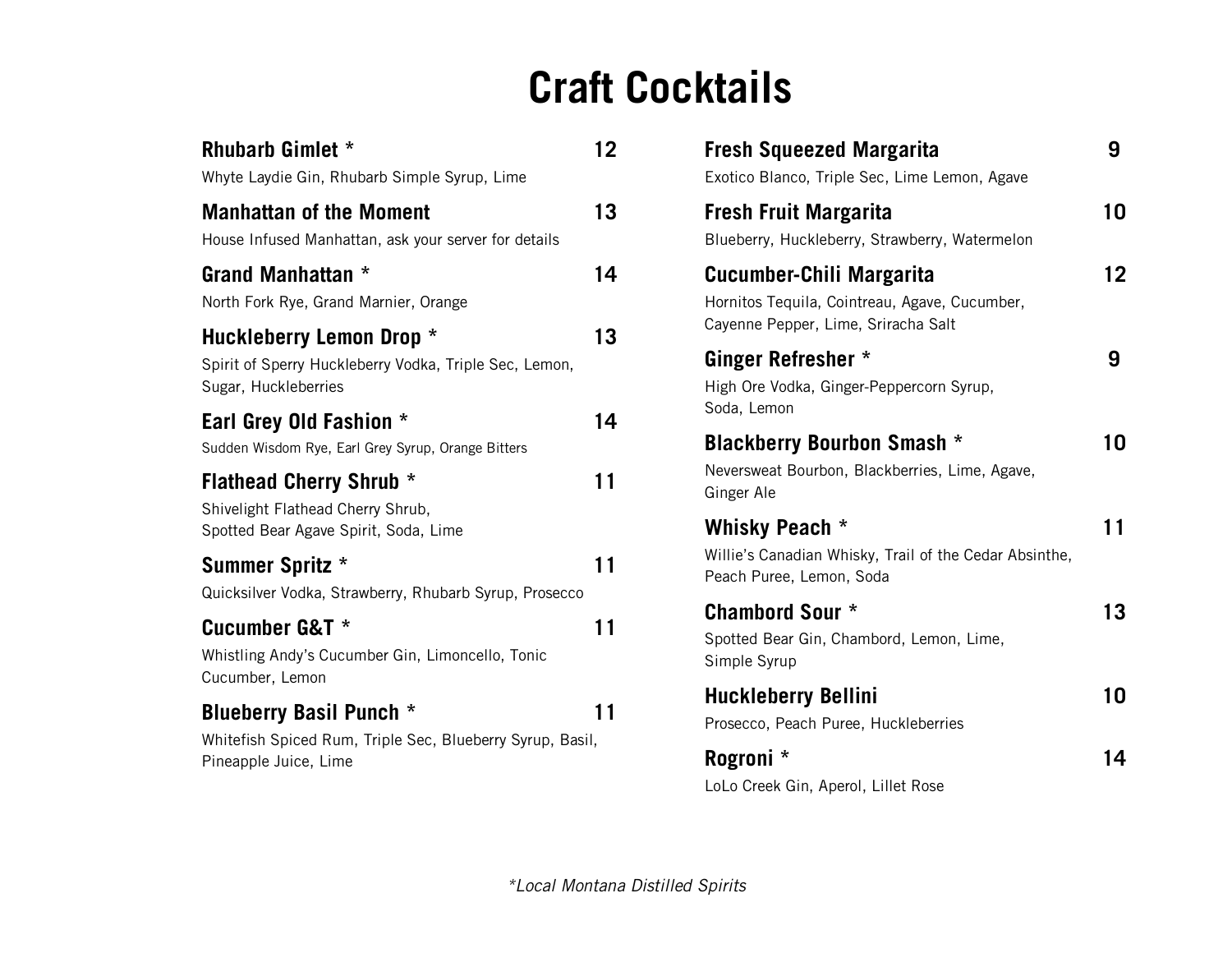# **Wine By the Glass**

#### **White Red**

| Les Petites Sardines Muscadet FR  | 9/34  |
|-----------------------------------|-------|
| Dr Loosen 'Red Slate' Riesling DE | 11/42 |
| <b>Anne Amie Pinot Gris OR</b>    | 11/42 |
| Paco & Lola Albariño ESP          | 13/50 |
| <b>Fleur de Mer Rosé FR</b>       | 14/54 |
| Seresin Sauvignon Blanc NZ        | 15/58 |
| <b>Duckhorn Chardonnay CA</b>     | 18/70 |

| 9/34 | <b>Loscano Grand Reserve Cabernet Sauvignon ARG</b> | 9/34  |
|------|-----------------------------------------------------|-------|
| 1/42 | <b>Conundrum Red Blend CA</b>                       | 10/38 |
| 1/42 | <b>Bodegas Lan Tempranillo ESP</b>                  | 11/42 |
| 3/50 | Lupaia Toscana Super Tuscan IT                      | 12/48 |
| 4/54 | <b>Paul Hobbs Felino Malbec ARG</b>                 | 13/50 |
| 5/58 | <b>Stoller Family Estate Pinot Noir OR</b>          | 15/58 |
| 8/70 | Balboa 'Artist Series' Cabernet Sauvignon WA        | 16/62 |
|      | Amavi Syrah WA                                      | 18/70 |

#### **Half Bottles**

| NV Treveri Blanc de Blancs Brut WA | 16 |
|------------------------------------|----|
| NV Gruet Brut Rosé NM              | 27 |
| '15 Steele Pinot Noir CA           | 32 |
| '16 Sonoma Cutrer Chardonnay CA    | 34 |
| '17 L'ecole Cabernet Sauvignon WA  | 40 |
| '16 Duckhorn Sauvignon Blanc CA    | 44 |

#### **Sparkling**

| <b>Montmartre Brut FR</b>       | 8/30  |
|---------------------------------|-------|
| <b>Dibon Cava Brut Rose ESP</b> | 10/34 |
| Borgoluce Lampo Prosecco IT     | 11/42 |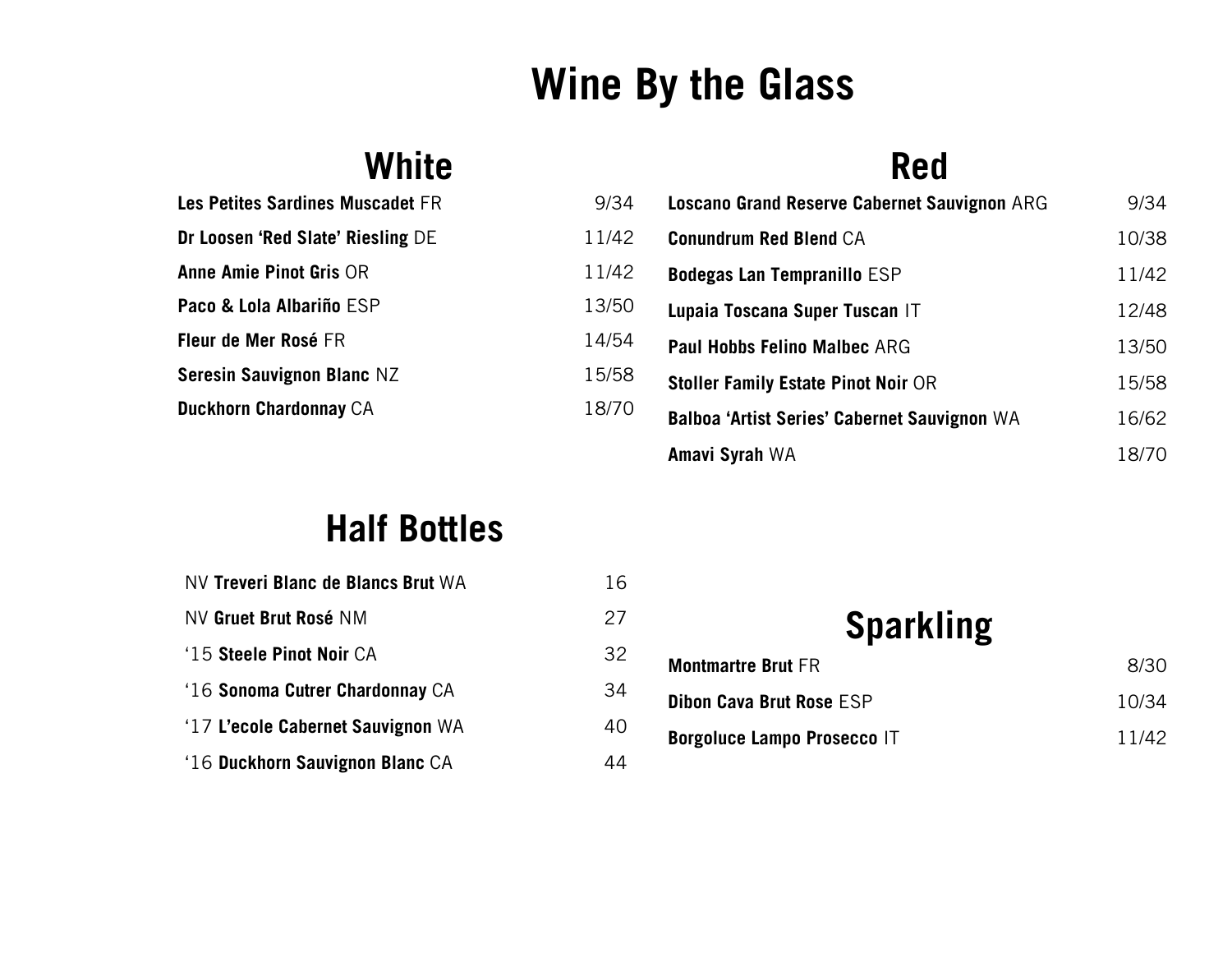# **By the Bottle**

## **Sparkling**

| NV Veuve Devienne Sparkling Rosé FR  | 30  |
|--------------------------------------|-----|
| NV Ca'Vittoria Prosecco Brut Rosé IT | 38  |
| NV Louis Boulliot Cremant Rosé FR    | 58  |
| NV Moet & Chandon Brut FR            | 130 |
| <b>NV Veuve Cliquot Brut FR</b>      | 130 |
| NV Henriot Brut Souverain FR         | 150 |

| '20 La Petite Perrière FR      | 30 |
|--------------------------------|----|
| $18$ Dog Point NZ              | 54 |
| '19 Pascal Jolivet Sancerre FR | 83 |
| '16 St. Supery Dollarhide CA   | 88 |

#### **Chardonnay**

| '19 Domaine Thévenet et Fils Mâcon-Pierreclos FR | 42. |
|--------------------------------------------------|-----|
| $18$ Justin Girardin Bourgogne Blanc FR          | 50  |
| '18 Fèvre & Fèvre Chablis FR                     | 60  |
| '16 Chalk Hill Estate CA                         | 82  |
| $17$ Jordan CA                                   | 86  |
| '16 Paul Hobbs Russian River Valley CA           | 118 |

## **Rosé**

| 0  | '20 The Jack Rosé WA                    | 27  |
|----|-----------------------------------------|-----|
| 8  | '20 Commanderie de la Bargemone Rosé FR | 40  |
| 8  | '20 Daou Family Estates Rosé CA         | 42  |
| 30 | '19 La Spinetta Rosé IT                 | 44  |
| 30 | '21 Walla Walla Vintners Rosé WA        | 50  |
| 50 | '16 Amapola Creek Rosé Cuvée CA         | 68. |

#### **Sauvignon Blanc Additional Whites**

| '19 Bodegas Care White Blend ESP                 | 24 |
|--------------------------------------------------|----|
| NV Monte Tondo Garganega Frizzante IT            | 27 |
| $18$ Brunn Gruner Vetliner $AT$                  | 30 |
| '17 Indaba Chenin Blanc SA                       | 32 |
| '20 Laetare Pinot Grigio IT                      | 34 |
| '20 Biokult Naken (skin fermented/unfiltered) AU | 36 |
| '20 Dry Creek Fumé Blanc CA                      | 38 |
| '18 La Freynelle Bordeaux Blanc FR               | 40 |
| '16 Domain Les Rocailles Jacquere FR             | 42 |
| '20 Dr. Loosen 'Blue Slate' Riesling DE          | 58 |
| '15 Trimbach Gewürtztraminer FR                  | 68 |
| '14 Weingut Okonomierat Rebholz Riesling DE      | 86 |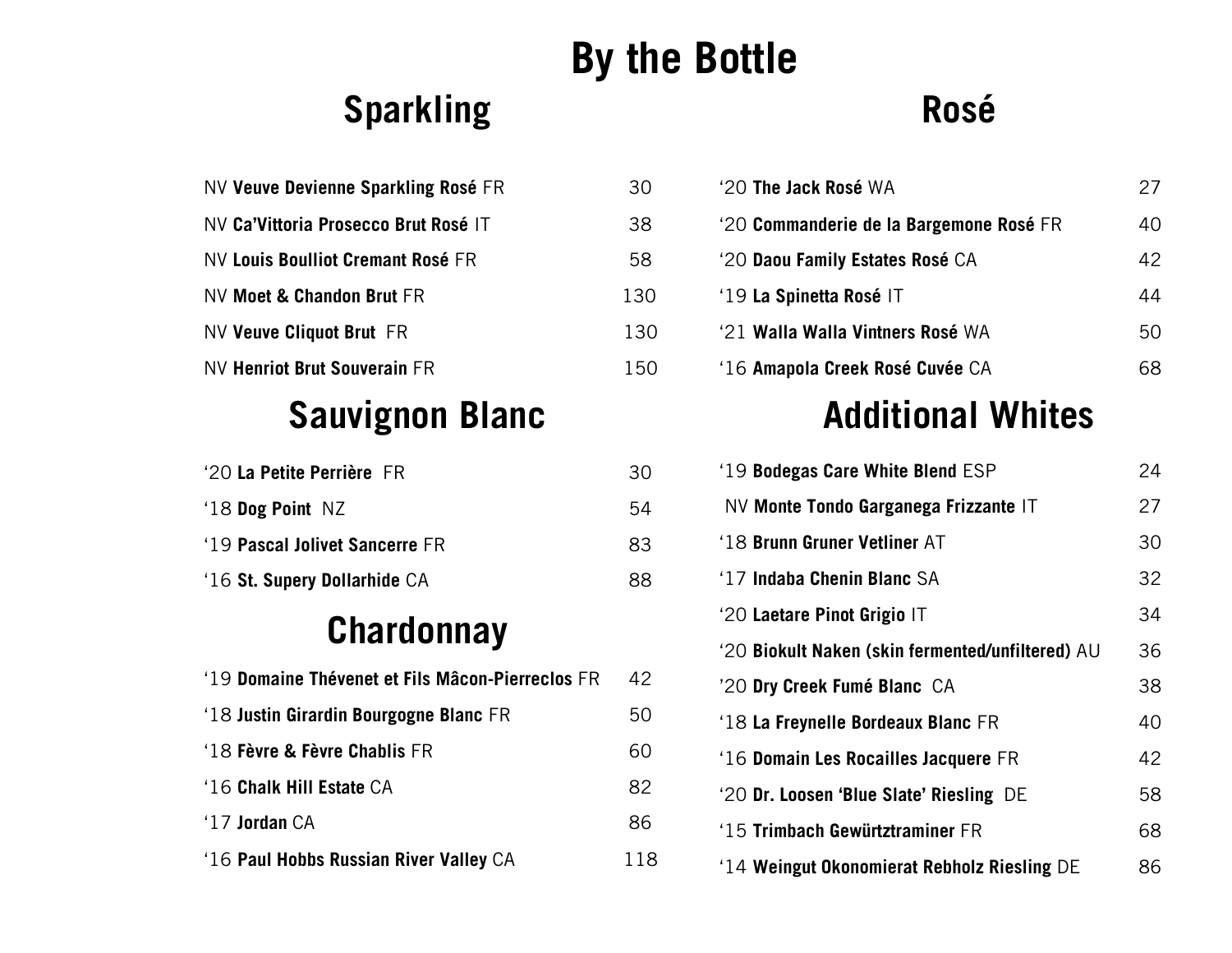#### **Pinot Noir & Burgundy**

| '19 Louis Latour Bourgogne FR              | 48  |
|--------------------------------------------|-----|
| '20 Fullerton Three Otters OR              | 52  |
| '19 Meiomi CA                              | 54  |
| $21$ James Rahn Gamay OR                   | 60  |
| '17 Gachot-Monot Cotes de Nuit-Villages FR | 74  |
| $17$ Nicolas Jay OR                        | 96  |
| '18 Guy & Yvan Dufouleur Santenay FR       | 100 |

#### **Bordeaux & Bordeaux Blends**

| '19 Chateau Merigot FR              | 33  |
|-------------------------------------|-----|
| '16 Le Grand Moulin FR              | 45  |
| '16 Cháteau Bellevue Peycharneau FR | 50  |
| '17 Château Mongravey Margaux FR    | 98  |
| NV Overture by Opus One CA          | 175 |
| '07 Joseph Phelps Insignia CA       | 420 |
| '14 Joseph Phelps Insignia CA       | 375 |
| '18 Joseph Phelps Insignia CA       | 380 |
| $'14$ Opus One $CA$                 | 400 |
|                                     |     |

#### **Rhone & Rhone Blends**

| '20 Saint Cosme Côtes du Rhône FR                | 52  |
|--------------------------------------------------|-----|
| '17 La Rollande Crozes Hermitage FR              | 56  |
| '16 <b>E. Guigal Gigondas</b> FR                 | 90  |
| '15 Vieux Télégraphe Châteauneuf-du-Pape FR      | 198 |
| '15 Château de Beaucastel Châteauneuf-du-Pape FR | 230 |
|                                                  |     |

#### **Cabernet Sauvignon**

|   | '17 Browne Heritage WA         | 40  |
|---|--------------------------------|-----|
|   | '18 Roth Estate CA             | 55  |
|   | '17 Pepper Bridge WA           | 89  |
|   | '17 $Frog's Leap CA$           | 90  |
|   | '18 Caymus CA                  | 98  |
|   | '15 Heitz Cellar CA            | 110 |
|   | '16 Silver Oak CA              | 120 |
| 5 | '16 Grgich Hills Estate CA     | 130 |
|   | '19 Joseph Phelps Vineyards CA | 186 |
|   | '20 Leonetti WA                | 250 |
|   | '18 Far Niente CA              | 285 |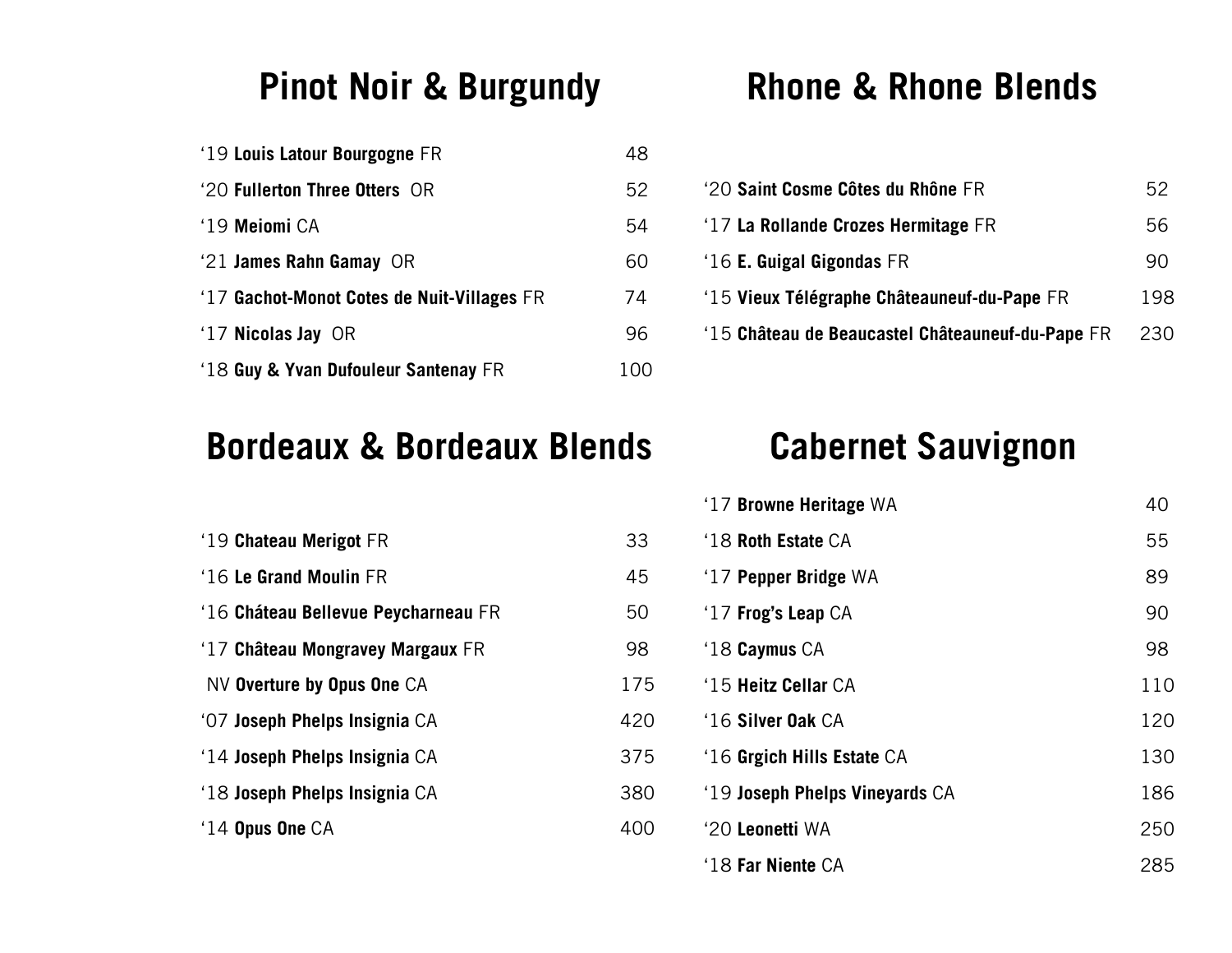#### **Shiraz/Syrah**

| '17 Miracle on the Wire Shiraz AU          | 30 |
|--------------------------------------------|----|
| '17 Gramercy Cellars 'Lower East' Syrah WA | 48 |
| '18 Spicerack Vineyards Syrah CA           | 58 |

#### **Merlot**

| '18 Walla Walla Vintners WA | 58  |
|-----------------------------|-----|
| '18 Stags' Leap Winery CA   | 82  |
| '17 Duckhorn Vineyards CA   | 124 |

#### **Zinfandel**

| '18 Frank Family CA      | 78 |
|--------------------------|----|
| '17 Chateau Montelena CA | 80 |
| '19 The Prisoner CA      | 90 |

Availability & Vintages Subject to Change

## **Additional Reds**

|   | '18 Berton Petit Sirah AU                          | 34  |
|---|----------------------------------------------------|-----|
|   | '18 Chateau la Grave Cahors Malbec FR              | 36  |
|   | '19 Li Veli 'Orion' Primitivo IT                   | 40  |
|   | '18 Laroque Cab Franc FR                           | 48  |
|   | '18 Tessellae Carignan FR                          | 48  |
|   | '17 Sleight of Hand 'Spellbinder' Red Blend WA     | 48  |
|   | '14 Domaine du Theron Malbec FR                    | 56  |
|   | '19 Decoy by Duckhorn Red Blend CA                 | 56  |
| 4 | '19 Alvaro Palacios Camins del Priorat Garnacha ES | 60  |
|   | '18 Isenhower Cellars Malbec WA                    | 60  |
|   | '19 Eschol by Trefethen Meritage CA                | 65  |
|   | '15 Humberto Canale Cab Franc AR                   | 72  |
|   | '15 Gaja Promis Merlot/Syrah/Sangiovese $\Pi$      | 74  |
|   | '17 La Spinetta Nebbiolo IT                        | 78  |
|   | '18 Duriguitti 'Cinco Suelos' Malbec AR            | 78  |
|   | '11 Ontañón Gran Reserva Rioja ES                  | 96  |
|   | '13 Cesari Amarone IT                              | 125 |
|   | '18 Penfolds 'Bin 600' Cabernet/ Shiraz CA         | 120 |
|   | '09 Fletcher Alta Pete Barolo IT                   | 130 |
|   | '11 Caprilli Brunello di Montalcino IT             | 143 |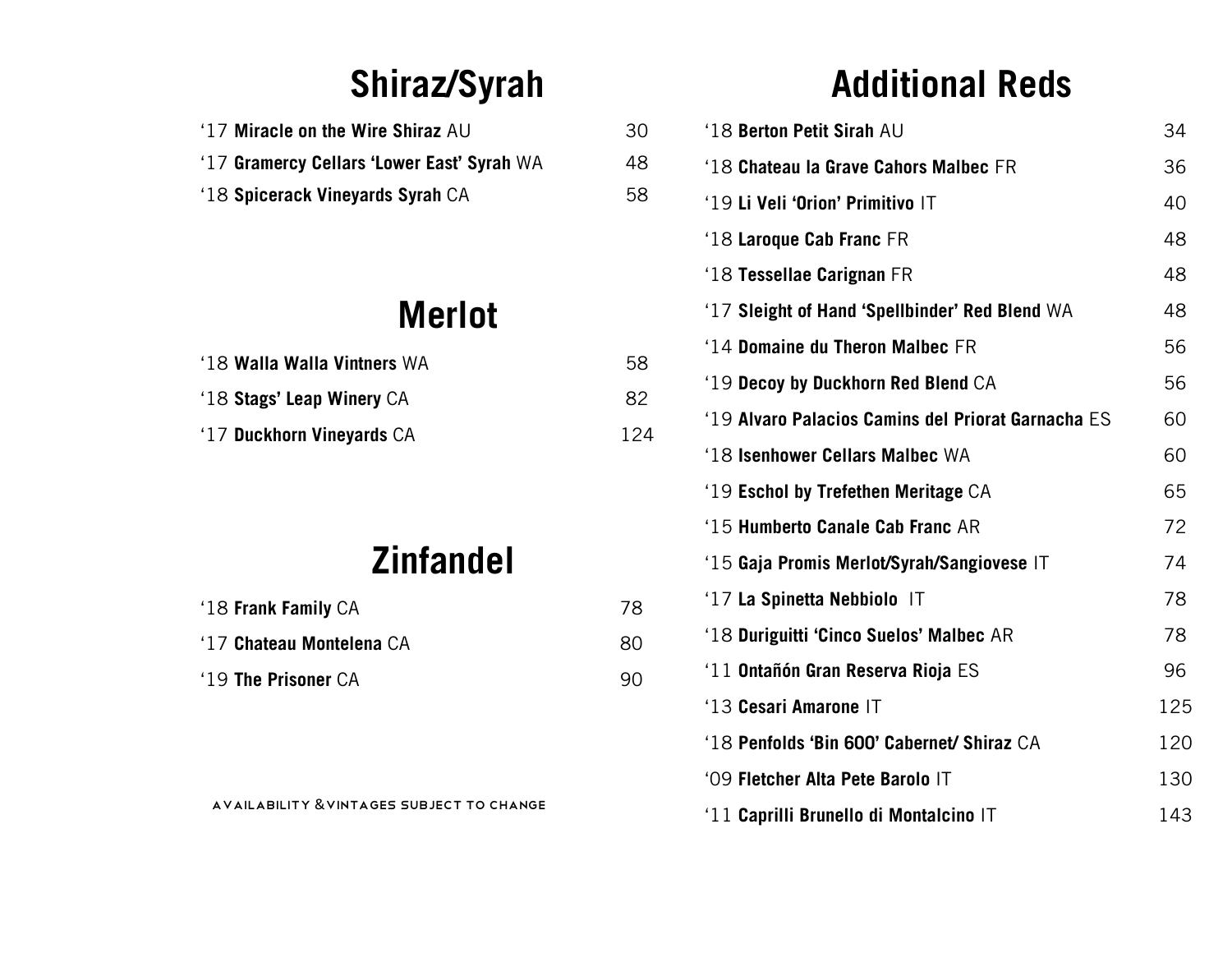# **Liquor**

**Gin**

#### **Vodka**

| <b>Smirnoff</b>                        | 6  | <b>Exotico Blanco</b>          | 6  |
|----------------------------------------|----|--------------------------------|----|
| High Ore*                              | 7  | <b>Espolon Reposado</b>        | 8  |
| Headframe Spirits, Butte, MT           |    | <b>Sauza Hornitos</b>          | 9  |
| Deep Eddy Ruby Red                     | 7  | <b>Espolon Anejo</b>           | 9  |
| <b>Stoli Citros</b>                    | 7  | <b>Vida Mescal</b>             | 9  |
| Stotli Oranj                           | 7  | <b>Milagro Reposado</b>        | 10 |
| Stoli Rasberri                         | 7  |                                | 10 |
| <b>Stoli Vanil</b>                     | 7  | Corralejo Anejo                |    |
| QuickSilver*                           | 7  | <b>Herradura Silver</b>        | 12 |
| Montgomery Distillery, Missoula, MT    |    | <b>Sauza Tres Generaciones</b> | 12 |
| <b>Stolichnaya</b>                     | 7  | <b>Maestro Dobel</b>           | 12 |
| Tito's                                 | 7  | <b>Patron Silver</b>           | 12 |
| 44 North                               | 8  | <b>Hussong's Reposado</b>      | 12 |
| <b>Absolut</b>                         | 8  | <b>Don Julio Blanco</b>        | 13 |
| <b>Absolut Pear</b>                    | 8  | <b>Casamigos Repposado</b>     | 14 |
| <b>Ketel One</b>                       | 8  | <b>Codigo Blanco</b>           | 14 |
| <b>Belvedere</b>                       | 8  | Don Julio Reposado             | 14 |
| <b>Chopin</b>                          | 9  | <b>Patron Anejjo</b>           | 14 |
| <b>Grey Goose</b>                      | 9  | <b>Casamigos Anejo</b>         | 16 |
| <b>Ciroc</b>                           | 9  | <b>Codigo Rosa</b>             | 16 |
| Spirit of Spretty*                     | 9  | <b>Fortaleza Reposado</b>      | 16 |
| Whistling Andy Distillery, Bigfork, MT |    | Cuervo De La Familia           | 27 |
| Soli Elite                             | 14 | Don Julio 1942                 | 33 |
|                                        |    |                                |    |

**Tequila**

| Seagrams                                                                                    | 6      | <b>Bacardi Light</b>                                                      | 6           |
|---------------------------------------------------------------------------------------------|--------|---------------------------------------------------------------------------|-------------|
| <b>Bombay</b>                                                                               | 7      | <b>Malibu</b>                                                             | 7           |
| Whyte Laydie*<br>Montgomery Distillery, Missoula, MT                                        | 7      | Goslings                                                                  | 7           |
| <b>Boodles</b><br><b>Whistling Andy Cucumber*</b><br>Whistling Andy Distillery, Bigfork, MT | 7<br>8 | <b>Kraken</b><br>Mount gay<br>Appleton 10 yr                              | 7<br>7<br>7 |
| <b>Beefeater</b>                                                                            | 8      | <b>Captain Morgan</b>                                                     | 7           |
| <b>Citadelle</b>                                                                            | 8      | <b>Bacardi 151</b>                                                        | 7           |
| <b>Plymouth</b>                                                                             | 8      | <b>Whistling Andy Hibiscus*</b><br>Whistling Andy Distillery, Bigfork, MT | 7           |
| <b>Tanqueray</b><br><b>Bombay Sapphire</b>                                                  | 8<br>8 | Whistling Andy White Rum*<br>Whistling Andy Distillery, Bigfork, MT       | 7           |
| Spotted Bear*<br>Spotted Bear Spirits, Whitefish, MT                                        | 8      | Whitefish Rum w/ Spices*<br>Whitefish Spirits, Whitefish, MT              | 8           |
| <b>Hendricks</b>                                                                            | 9      | Cockspur 12 yr                                                            | 8           |
| <b>Junipero</b>                                                                             | 9      | Zaya Gran Reserva                                                         | 9           |
| Lolo Creek*<br>Lolo Creek Distillery, Lolo, MT                                              | 9      |                                                                           |             |
| <b>Uncle Val's</b>                                                                          | 9      |                                                                           |             |
|                                                                                             |        |                                                                           |             |

**Rum**

\**Distilled in Montana*